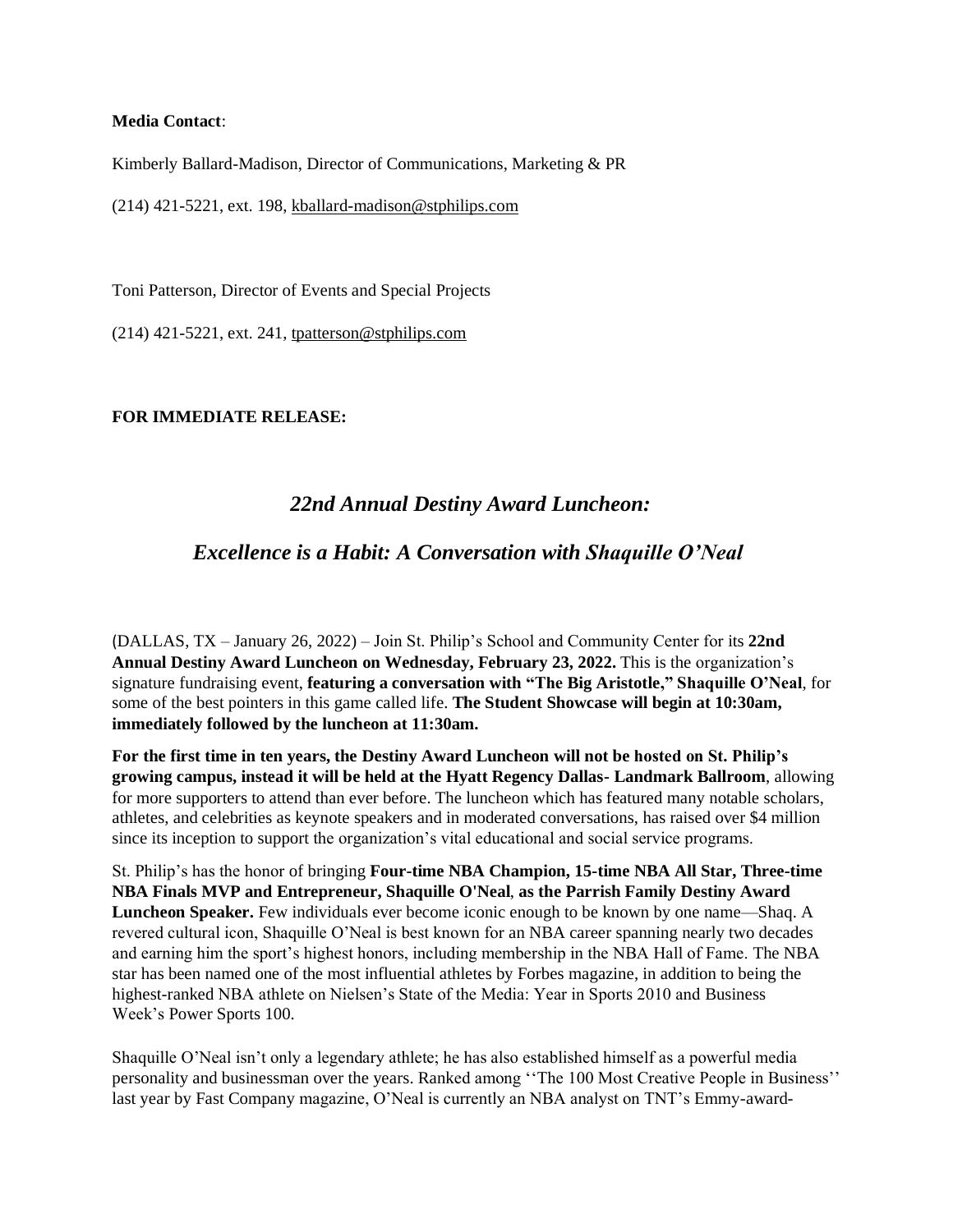winning show, Inside the NBA on TNT. In addition to being an early investor in companies such as Google, O'Neal has managed an increasingly robust personal brand, which has included television shows, a shoe line, and social media/tech products.

The Conversation with Shaquille O'Neal will be moderated by **Avery Johnson, 1999 NBA Champion, 2006 Dallas Mavericks NBA Coach of the year, and featured broadcast analyst for major sports networks.** 

The Destiny Award has been given to 59 local organizations and individuals for their leadership and work bridging relationships between diverse communities. **Dr. Bobby Lyle will receive the 2022 Mona & David Munson Humanitarian Award** in recognition of his tremendous leadership, entrepreneurial, and philanthropic work in North Texas.

**Pete Chilian, Managing Director with J.P. Morgan Private Bank, serves as this year's Luncheon Chair**. He has deep roots in the Dallas area, which enables him to play an active and visible role in expanding J.P. Morgan's presence in the community.

**Mark Copeland, one of St. Philip's newest trustees, serves as the Underwriting Chair**. He is the Strategy and Transactions (SaT) Managing Partner for the US-West Region for EY (Ernst & Young). The **Honorary Chairs are Rebecca and Rob Landin,** who are actively engaged in multiple local DFW nonprofit organizations and are passionate about health and wellness, education, mental health, domestic violence, women's issues, human rights, animal welfare and youth sports. Rob is a former trustee and member of St. Philip's We Believe Campaign cabinet.

All funds raised from the luncheon will directly benefit services promoting Christian education, senior services, hunger, and youth engagement.

## **Sponsorships, tables, and individual tickets are available now at**

<https://www.stphilips1600.org/destiny/>

#### **Sponsorship Levels:**

Beyond The Court Sponsor: \$100,000 Champion Sponsor: \$50,000 In The Paint Sponsor: \$25,000 Power Forward Sponsor: \$10,000 MVP Sponsor: \$7,500 Alley-Oop Sponsor: \$3,500 Audio Visual Sponsor: \$25,000 Tablescapes Sponsor: \$10,000 Pre-Luncheon VIP Reception Sponsor: \$10,000 Valet Sponsor: \$10,000 **Tables:** \$3,500